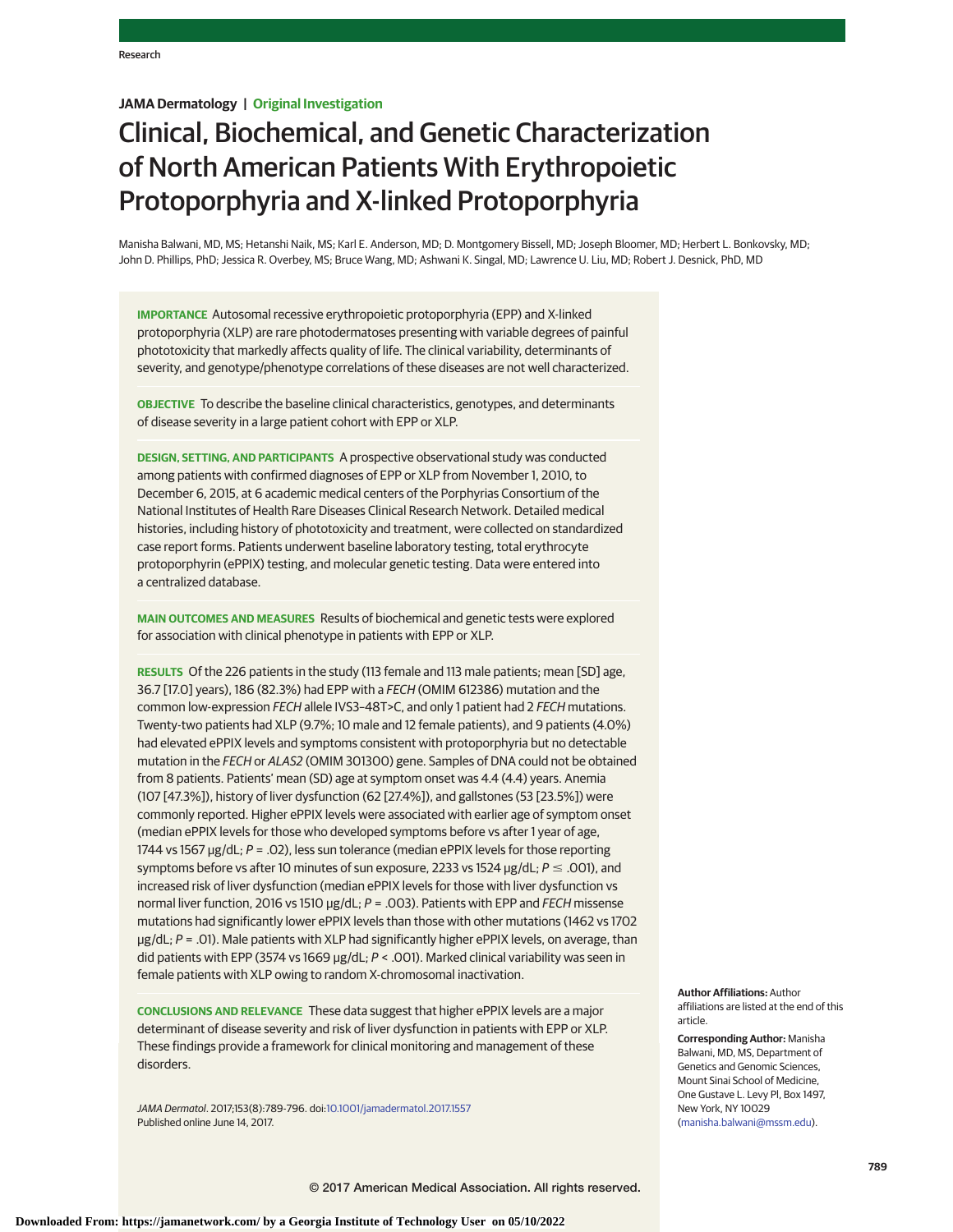Frythropoietic protoporphyria (EPP) is an autosomal<br>recessive, childhood-onset, rare porphyria with<br>severe phototoxic manifestations.<sup>1-3</sup> On sun exposure,<br>patients experience prodromal symptoms, including tiprecessive, childhood-onset, rare porphyria with patients experience prodromal symptoms, including tingling, burning, or itching, that serve as a warning signal, as continued exposure to sunlight leads to severe phototoxic pain and erythema and swelling of the exposed skin.<sup>4</sup> The phototoxic pain is not responsive to treatment, including narcotic analgesics, and the severe pain may last for days.<sup>2,4</sup> After experiencing the disabling phototoxic attacks, patients typically develop an ingrained fear of exposure to sunlight, leading to a conditioned behavior of sun avoidance that limits their daily activities and markedly impairs their quality of life.<sup>5,6</sup>

Erythropoietic protoporphyria results from reduced activity of ferrochelatase, the final enzyme in the heme biosynthetic pathway, to less than 30% of normal, leading to significantly elevated erythrocyte protoporphyrin (ePPIX) levels.7,8 X-linked protoporphyria (XLP) is a less common condition with the same phenotype, including increased ePPIX levels resulting from gain-of-function mutations in the erythroid-specific form of 5-aminolevulinate synthase 2 (ALAS2 [OMIM 301300]).<sup>9,10</sup> Mutation analyses indicate that 2% to 10% of patients with protoporphyria have XLP.7,11,12 In both disorders, erythroid PPIX released into plasma is taken up by the liver and vascular endothelium. The PPIX accumulated in the superficial skin vessels is activated by exposure to sunlight, generating singlet oxygen radical reactions leading to tissue damage and severe pain.<sup>4</sup> Circulating PPIX taken up by the liver is excreted in the bile. It may crystallize in bile and/or hepatocytes, causing gallstones and cholestatic hepatitis.<sup>13,14</sup> In 2% to 5% of cases, cholestatic injury progresses to liver failure and liver transplantation.15,16

The diagnosis of EPP or XLP is established by demonstrating elevated ePPIX levels with a predominance of metalfree PPIX in EPP (typically >90% metal-free PPIX) and XLP (approximately 50%-85% metal-free PPIX), with the remainder of excess PPIX complexed with zinc.<sup>7,17</sup> Sequencing the *FECH* gene (OMIM 612386) and exon 11 of the *ALAS2* gene is required to confirm the diagnosis of EPP or XLP and for subsequent testing and counseling of family members.<sup>8,18</sup> Treatment is limited to sun protection, and there are no currently available therapies approved by the US Food and Drug Administration for these disorders.

The severity of phototoxicity varies among unrelated patients with EPP or XLP, presumably associated in part with their ePPIX levels.<sup>5</sup> Previous studies have described the clinical and biochemical features of EPP but not the determinants of disease severity.<sup>5,19</sup> Erythropoietic protoporphyria has not been characterized in the North American population. Although there is limited information on XLP, reports suggest that male patients with XLP may have a more severe phenotype, including a higher risk for liver disease, but this possibility has not been confirmed in a larger, wellcharacterized cohort.<sup>9,11</sup> Here, we describe comprehensive clinical, biochemical, and genetic findings from the largest reported EPP and XLP cohorts.

## **Key Points**

**Question** What are the baseline characteristics and determinants of disease severity in patients with erythropoietic protoporphyria and X-linked protoporphyria?

**Findings** In this cohort study of 226 patients, higher erythrocyte protoporphyrin levels were correlated with earlier age of symptom onset, decreased sun tolerance, and increased risk of liver dysfunction. Patients with erythropoietic protoporphyria and FECH missense mutations had lower erythrocyte protoporphyrin levels and a less severe phenotype, and male patients with X-linked protoporphyria had significantly higher erythrocyte protoporphyrin levels than did patients with erythropoietic protoporphyria.

**Meaning** Erythrocyte protoporphyrin levels are a significant determinant of disease severity in patients with erythropoietic protoporphyria or X-linked protoporphyria.

# **Methods**

The study (clinicaltrials.gov identifiers, [NCT01561157](http://clinicaltrials.gov/show/NCT01561157) and [NCT01688895\)](http://clinicaltrials.gov/show/NCT01688895) was performed from November 1, 2010, to December 6, 2015, at 6 sites of the Porphyrias Consortium of the National Institutes of Health Rare Diseases Clinical Research Network<sup>20</sup> and conducted in accord with the Declaration of Helsinki.<sup>21</sup> Patients (children and adults) were included if they had a history of photosensitivity and a marked increase in ePPIX (total ePPIX>200 μg/dL [to convert to micromoles per liter, multiply by 0.0178]) or more than a 1.5-fold increase in ePPIX with a predominance of metal-free PPIX and/or confirmatory genetic testing by *FECH* and/or *ALAS2* sequencing as previously described.<sup>8</sup> The institutional review board at each site reviewed and approved this study. Patients provided written informed consent.

Data on medical and family history and history of phototoxicity and treatment were recorded using standardized case report forms. Laboratory studies included a complete blood count, iron indices, hepatic function tests, and vitamin D levels. Erythrocyte PPIX levels (metal-free and zinc PPIX) and plasma porphyrin levels were obtained. All data were entered into a central database at the Rare Diseases Clinical Research Network's Data Management Coordinating Center, University of South Florida, Tampa. Only ePPIX levels determined at the Porphyria Testing Laboratories at the University of Texas Medical Branch and the Mayo Clinic were included in the final analysis owing to limitations of laboratory testing for PPIX.17

## Statistical Analysis

Demographics, symptoms, photoprotective measures, medical conditions, baseline laboratory test results, and measures of disease severity are reported descriptively using mean (SD) or median values and interquartile ranges (IQRs) for continuous variables and numbers and percentages for categorical variables. Erythrocyte PPIX levels were compared between groups using Wilcoxon tests when 2 groups were compared and Kruskal-Wallis tests when 3 or more were compared. All analyses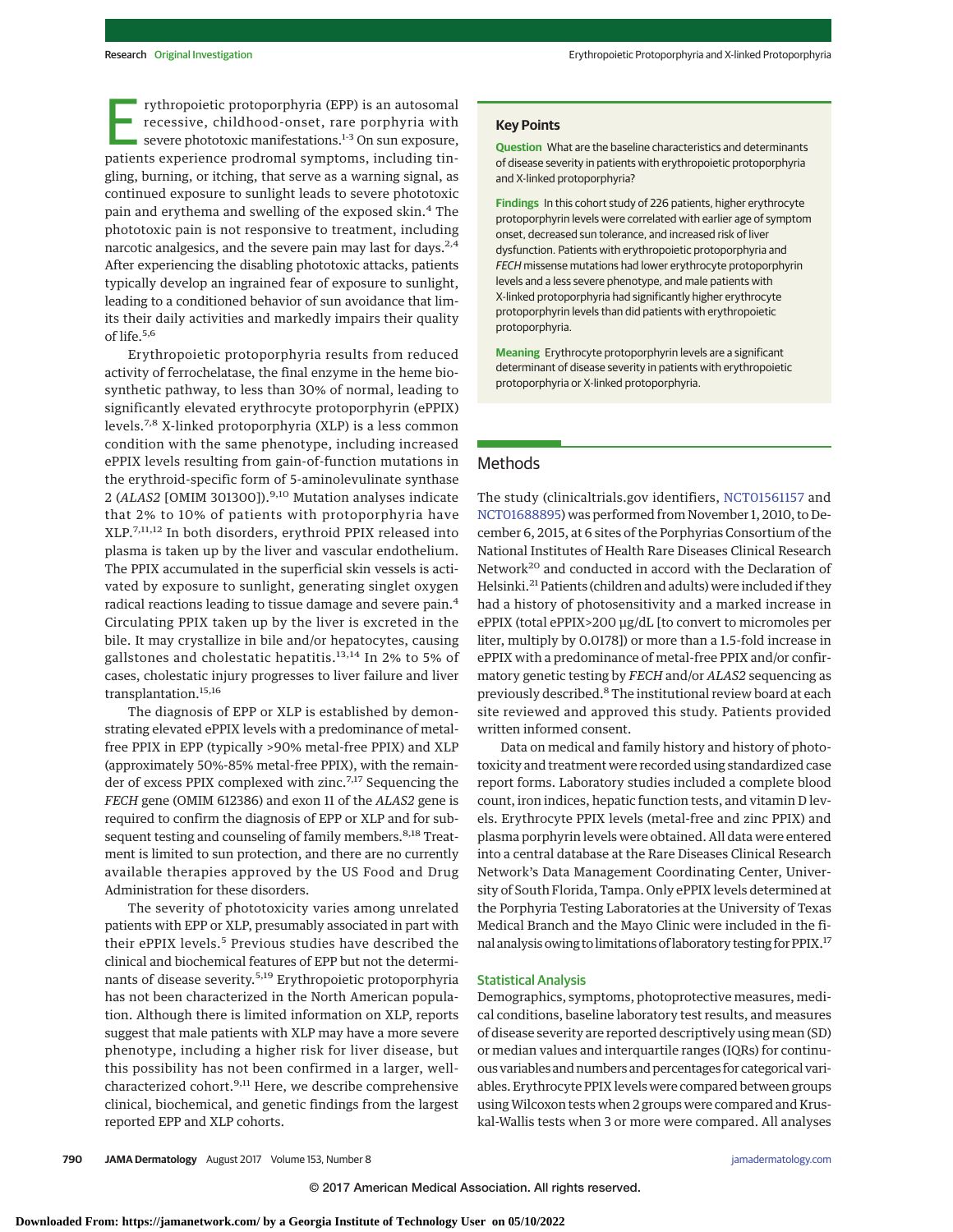were considered exploratory and were conducted using SAS, version 9.4 (SAS Institute Inc), with *P* < .05 considered significant.

# Results

# **Demographics**

The study population included 226 patients (mean [SD] age, 36.7 [17.0] years) enrolled at the 6 sites of the Porphyrias Consortium (Table 1). Of these, 217 (96.0%) were white, 204 (90.3%) had EPP (mean [SD] age at enrollment, 35.8 [17.0] years), and 22 (9.7%) had XLP (10 male patients with a mean [SD] age of 49.6 [16.1] years and 12 female patients with a mean [SD] age of 41.5 [12.2] years). Among the male patients with XLP, 8 (80.0%) had a known family history of phototoxicity.

# Symptoms and Photoprotective Measures

For the overall study population, the mean (SD) age at symptom onset was 4.4 (4.4) years. Patients with EPP reported a mean (SD) age at symptom onset of 4.1 (3.0) years (n = 158). Among patients with XLP, the mean (SD) age at symptom onset was  $2.7(2.4)$  years for male patients (n = 10) and 11.6 (11.4) years for symptomatic female patients ( $n = 11$ ). A total of 79 patients with EPP (38.7%) reported phototoxic symptoms in the first year of life, and most patients with EPP (109 [53.4%]) had symptoms in childhood (1-12 years of age). Only 6 patients with EPP reported symptom onset after 13 years of age. All male patients with XLP had symptoms in the first year of life or childhood, while 4 female patients with XLP reported symptoms beginning after 13 years of age, and 1 female patient, whose condition was diagnosed by family testing, reported no symptoms in her 50s (Table 1).

Most patients with EPP (116 [56.8%]) reported symptom onset within 30 minutes of sun exposure, with 52 patients (25.5%) reporting onset in less than 10 minutes. In contrast, 2 male patients with XLP (20.0%) experienced symptoms within 10 minutes of sun exposure, and all had symptoms within 30 minutes of sun exposure. Female patients with XLP showed a variable degree of phototoxicity; 1 female patient had no symptoms, and 6 female patients (50.0%) reported symptoms within 30 minutes of sun exposure (Table 2). A total of 186 patients with EPP (91.2%) described the initial phototoxic pain as burning, followed by tingling (160 [78.4%]) and itching (159 [77.9%]). The most common sign reported was swelling (176 [86.3%]), followed by redness (97 [47.5%]). All male patients with XLP reported experiencing tingling and swelling in addition to burning (9 [90.0%]), itching (8 [80.0%]), stinging (8 [80.0%]), redness (4 [40.0%]), and blistering (3 [30.0%]). Sensitivity to fluorescent lights was reported by 48 patients with EPP (23.5%), 4 male patients with XLP (40.0%), and 2 female patients with XLP (16.7%).

Of patients with EPP, 87 of 193 (45%) reported experiencing 3 to 10 phototoxic episodes per year, with most patients (118 [57.8%]) requiring 1 to 3 days to recover from pain. Patients with XLP reported similar numbers of phototoxic episodes and time to recovery.

# Table 1. Demographics of Study Participants

| Characteristic                     | <b>EPP</b><br>$(n = 204)$ | <b>XLP</b><br>$(n = 22)$ |
|------------------------------------|---------------------------|--------------------------|
| Demographic                        |                           |                          |
| Age at enrollment, mean (SD), y    | 35.8 (17.0) 45.2 (14.4)   |                          |
| Age, median (range), y             |                           | 34.0 (3-77) 49.0 (21-67) |
| Sex, No. (%)                       |                           |                          |
| Male                               | 103(50.5)                 | 10(45.5)                 |
| Female                             | 101 (49.5)                | 12 (54.5)                |
| Race/ethnicity, No. (%)            |                           |                          |
| White                              | 197 (96.5)                | 20(90.9)                 |
| African American                   | $\overline{0}$            | 2(9.1)                   |
| Hispanic                           | $\theta$                  | $\Omega$                 |
| Asian                              | 3(1.5)                    | $\Omega$                 |
| Other                              | 4(2.0)                    | $\Omega$                 |
| Clinical                           |                           |                          |
| Age at first symptom, No. $(\%)^a$ |                           |                          |
| $<1$ $<$                           | 79 (38.7)                 | 5(50.0)/2(16.7)          |
| $1 - 12y$                          | 109(53.4)                 | 5(50.0)/5(41.7)          |
| $13 - 17y$                         | 4(2.0)                    | 0/2(16.7)                |
| $\geq$ 18 y                        | 2(1.0)                    | 0/2(16.7)                |
| Unsure                             | 1(0.5)                    | 0/0                      |
| No symptoms                        | $\Omega$                  | 0/1                      |
| No response                        | 9(4.4)                    | 0/0                      |

Abbreviations: EPP, erythropoietic protoporphyria; XLP, X-linked protoporphyria.

<sup>a</sup> Data for XLP given as number (percentage for male/female patients). In the XLP group, 10 were male and 12 were female patients.

Of patients with EPP, 121 (59.3%) had a history of skin changes, in contrast to 4 male patients with XLP (40.0%) and 4 female patients with XLP (33.3%). Skin changes were predominantly on the dorsum of the hands, with scarring and thickened skin being the most common. A total of 54 patients with EPP (26.5%) and 59 patients in the total study group (26.1%) self-reported blistering after sun exposure. Most patients practiced sun protection, with a majority using longsleeved shirts, caps, gloves, and sunglasses. Other photoprotective measures included sunscreens (with or without zinc oxide or titanium dioxide) and tinted car windows. Beta carotene (Lumitene) was tried by 155 patients with EPP, 8 male patients with XLP, and 5 female patients with XLP. Of these, 93 of 155 patients with EPP (60.0%), 4 of 8male patients with XLP (50.0%), and 3 of 5 female patients with XLP (60.0%) found it ineffective, while 53 of 155 patients with EPP (34.2%), 3 of 8 male patients with XLP (37.5%), and 2 of 5 female patients with XLP (40.0%) reported partial symptom improvement. Only 2 patients with EPP reported symptom resolution with beta carotene.

# Medical History

Abnormal results of liver studies were reported by 54 patients with EPP (26.5%), 3male patients with XLP (30.0%), and 5 female patients with XLP (41.7%). Of these, 18 patients with EPP, 2 male patients with XLP, and 2 female patients with XLP had undergone liver biopsies. Two patients (1 patient with EPP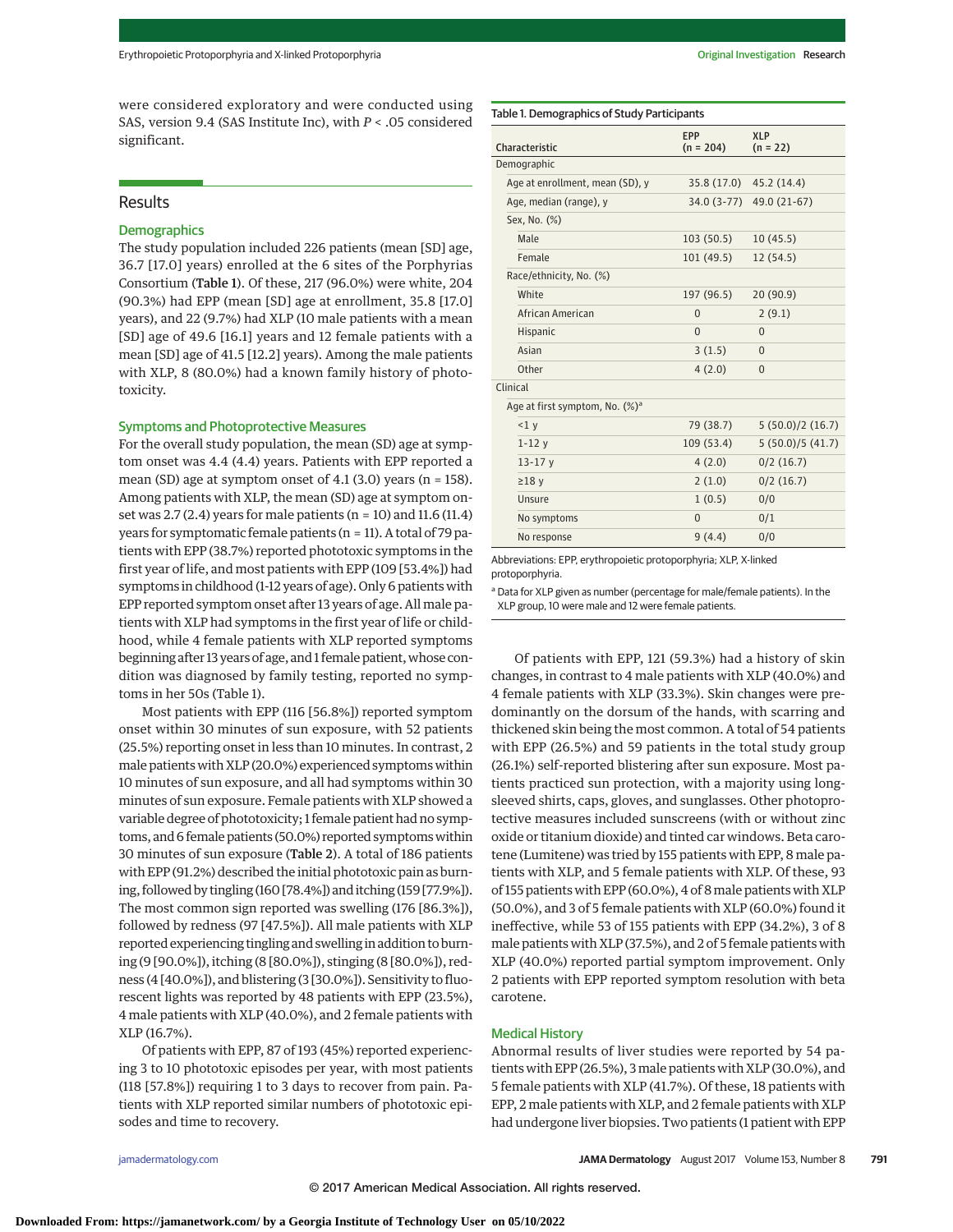|                              |                  | Erythrocyte Protoporphyrin Levels, µq/dL |                          |                            |  |
|------------------------------|------------------|------------------------------------------|--------------------------|----------------------------|--|
| <b>Time to First Symptom</b> | No. <sup>a</sup> | Mean (SD)                                | Median (Range)           | <b>Interquartile Range</b> |  |
| EPP                          |                  |                                          |                          |                            |  |
| $<$ 10 min                   | 46               | 2354.9 (1213.9)                          | 2233.0 (487.0-6179.0)    | 1522.0-3056.0              |  |
| 11-30 min                    | 63               | 1765.0 (935.5)                           | 1687.0 (137.0-5017.0)    | 1035.0-2161.0              |  |
| 31-59 min                    | 27               | 1583.4 (610.9)                           | 1536.0 (715.0-3194.0)    | 1047.0-1995.0              |  |
| $1-3h$                       | 35               | 1528.7 (766.3)                           | 1457.0 (562.0-3691.0)    | 873.0-1869.0               |  |
| >3 h                         | $\overline{7}$   | 873.9 (393.6)                            | 741.0 (407.0-1513.0)     | 589.0-1213.0               |  |
| No symptoms                  | $\mathbf{0}$     | <b>NA</b>                                | <b>NA</b>                | <b>NA</b>                  |  |
| Unsure                       | $\overline{2}$   | 871.0 (19.8)                             | 871.0 (857.0-885.0)      | 857.0-885.0                |  |
| XLP female                   |                  |                                          |                          |                            |  |
| $<$ 10 min                   | $\overline{2}$   | 4982.5 (4079.3)                          | 4982.5 (2098.0-7867.0)   | 2098.0-7867.0              |  |
| 11-30 min                    | $\overline{4}$   | 5440.0 (2012.4)                          | 5708.0 (2800.0-7544.0)   | 3978.0-6902.0              |  |
| 31-59 min                    | $\overline{2}$   | 2328.5 (30.4)                            | 2328.5 (2307.0-2350.0)   | 2307.0-2350.0              |  |
| $1-3h$                       | $\mathbf{1}$     | 1420.0                                   | <b>NA</b>                | <b>NA</b>                  |  |
| >3 h                         | $\overline{2}$   | 480.5 (395.3)                            | 480.50 (201.0-760.0)     | 201.0-760.0                |  |
| No symptoms                  | $\mathbf{1}$     | 379.0                                    | <b>NA</b>                | <b>NA</b>                  |  |
| Unsure                       | $\overline{0}$   | <b>NA</b>                                | <b>NA</b>                | <b>NA</b>                  |  |
| XLP male                     |                  |                                          |                          |                            |  |
| $<$ 10 min                   | $\overline{2}$   | 7525.5 (4418.7)                          | 7525.5 (4401.0-10 650.0) | 4401.0-10650.0             |  |
| 11-30 min                    | 8                | 3710.4 (2056.1)                          | 3192.5 (1846.0-7801.0)   | 2143.5-4682.0              |  |
| 31-59 min                    | $\mathbf{0}$     | <b>NA</b>                                | <b>NA</b>                | <b>NA</b>                  |  |
| $1-3h$                       | $\mathbf{0}$     | <b>NA</b>                                | <b>NA</b>                | <b>NA</b>                  |  |
| >3 h                         | $\mathbf{0}$     | <b>NA</b>                                | <b>NA</b>                | <b>NA</b>                  |  |
| No symptoms                  | $\overline{0}$   | <b>NA</b>                                | <b>NA</b>                | <b>NA</b>                  |  |
| Unsure                       | $\overline{0}$   | <b>NA</b>                                | <b>NA</b>                | <b>NA</b>                  |  |

Abbreviations: EPP, erythropoietic protoporphyria; NA, not available; XLP, X-linked protoporphyria.

SI conversion factor: To convert protoporphyrin to millimoles per liter, multiply values by 0.0178.

<sup>a</sup> Patients with erythrocyte protoporphyrin testing performed at laboratories other than the University of Texas Medical Branch Porphyria Laborabory or the Mayo Laboratory were excluded.

and 1 male patient with XLP) had received a liver transplant. At the time of the transplant, the patient with EPP was in his 50s, with an ePPIX level of 3050 μg/dL and plasma porphyrin level of 32.7 μg/dL. The patient with XLP (c.1706\_1709delAGTG) was also in his 50s, with an ePPIX level of 10 650 μg/dL.

A total of 45 patientswith EPP (22.1%) had gallstones, as did 4 male patients with XLP (40.0%) and 4 female patients with XLP (33.3%). The median ePPIX levels for patients with gallstoneswas 2051.50 μg/dL and 1648 μg/dL for thosewithout gallstones. The mean (SD) age at diagnosis of gallstones was 30.4 (11.3) years for patients with EPP, 43.0 (10.7) years for male patientswith XLP, and 24.8 (6.7) for female patientswith XLP.Cholecystectomies had been performed for 39 of 45 patients with EPP with gallstones (86.7%) and for all patients with XLP with gallstones. Anemia was reported by 95 patients with EPP (46.6%); among the patients with XLP, anemia was reported in 3 male patients (30.0%) and 9 female patients (75.0%). Of the patients with anemia, use of iron supplements was reported by 73 patients with EPP (76.8%), 2male patients with XLP (66.7%), and 8 female patients with XLP (88.9%). Seven of 8 female patients with XLP who were taking iron supplementation noted decreased photosensitivity. Vitamin D supplements were used by only 76 patients (33.6%), and only 96 (42.5%) reported immunization against hepatitis B.

### Baseline Laboratory Studies

Baseline serum aminotransferase levels were abnormal in 19 of 140 patients with EPP (13.6%), 3 of 8 male patients with XLP (37.5%), and 2 of 9 female patients with XLP (22.2%). Anemia (defined as a hemoglobin level <12.5 g/dL in women and <13.5 g/dL in men [to convert to grams per liter, multiply by 10.0]) was seen in 55 of 147 patients with EPP (37.4%), 3 of 8 male patients with XLP (37.5%), and 4 of 9 female patients with XLP (44.4%).

# Genotype/Phenotype Correlations Erythropoietic Protoporphyria

A total of 186 patients with EPP had a loss-of-function *FECH* mutation in 1 allele and the common low-expression polymorphism IVS3–48T>C in the other. One patient had 2 missense mutations: a previously reported pathogenic mutation P334L and a novel mutation V256L (predicted to be pathogenic); this patient was symptomatic as a teenager. Her plasma porphyrin level was 12.1 μg/dL (normal, <1.0 μg/dL), and she had normal serum aminotransferase levels and no anemia.

Themost common*FECH*missensemutationwas C411G (28 of 55 [50.9%]), followed by C406Y (7 of 55 [12.7%]). Patients with EPP and*FECH*missensemutations had significantly lower median ePPIX levels than did those with deletions, nonsense, or consensus splice site mutations (1462 μg/dL [IQR, 906-2024 μg/dL] vs 1702 μg/dL [IQR, 1145-2328 μg/dL]; *P* = .01). Median ePPIX levels in patients with EPP (1669 μg/dL [IQR, 1035-2201 μg/dL]) were significantly lower than in male patients with XLP (3574 μg/dL [IQR, 2293-5653 μg/dL]; *P* < .001). Male patients with EPP had significantly higher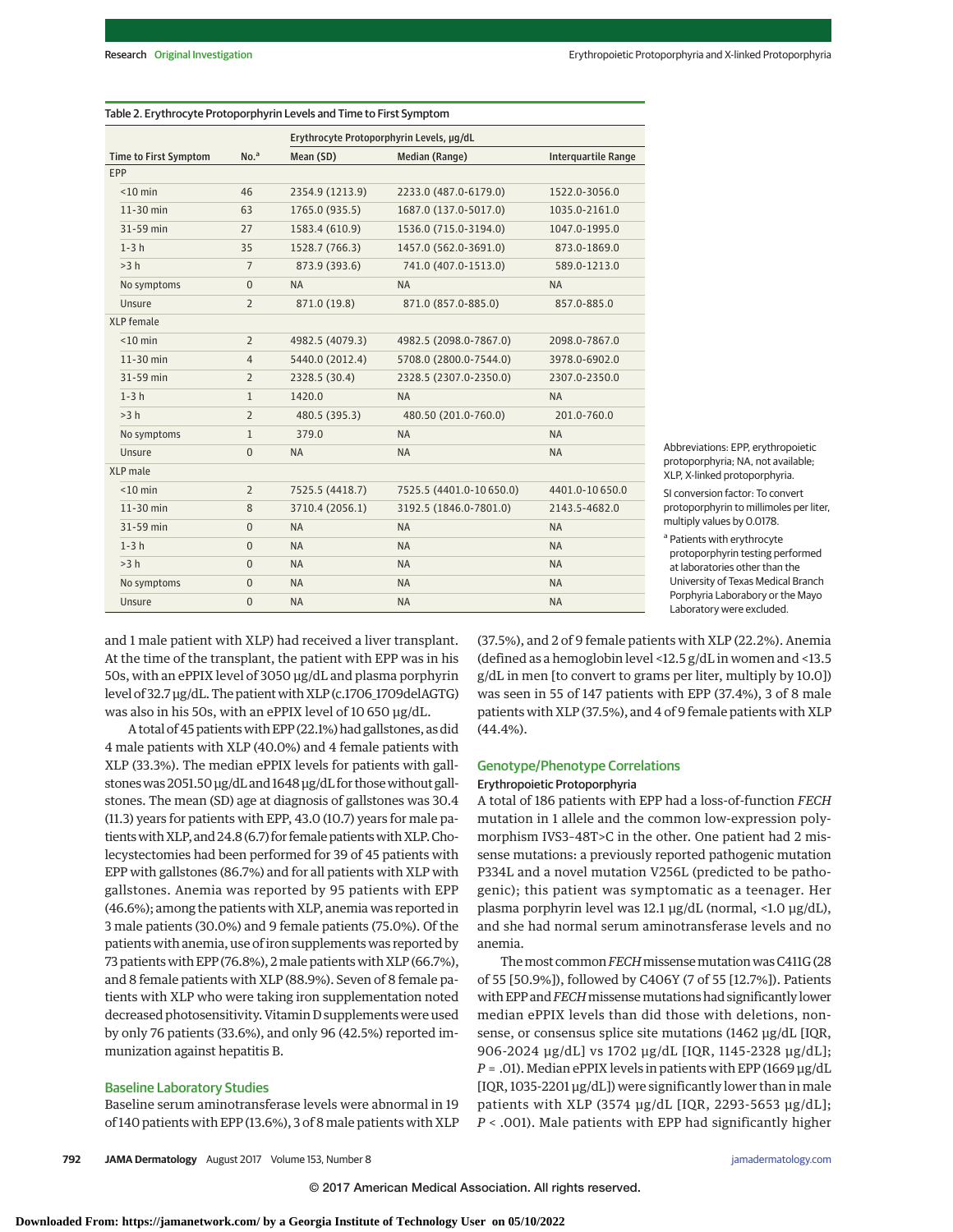#### Table 3. Erythrocyte Protoporphyrin Level by Mutation Type<sup>a</sup>

| <b>FECH Mutation Type</b> |     | Erythrocyte Protoporphyrin Levels, µg/dL |                       |                     |
|---------------------------|-----|------------------------------------------|-----------------------|---------------------|
| in trans With IVS3-48T>C  | No. | Mean (SD)                                | Median (Range)        | Interguartile Range |
| Missense                  | 50  | 1600.0 (1023.9)                          | 1462.5 (137.0-6179.0) | $906.0 - 2024.0$    |
| Splice siteb              | 51  | 1893.2 (1054.9)                          | 1718.0 (552.0-4806.0) | 1047.0-2399.0       |
| Nonsense                  | 29  | 1997.9 (987.0)                           | 1697.0 (634.0-4757.0) | 1435.0-2608.0       |
| Deletions <sup>c</sup>    | 44  | 1863.2 (945.7)                           | 1694.0 (618.0-5017.0) | 1129.0-2213.0       |
| Total                     | 174 | 1818.9 (1009.8)                          | 1678.0 (137.0-6179.0) | 1035.0-2178.0       |

SI conversion factor: to convert protoporphyrin to millimoles per liter, multiply values by 0.0178.

<sup>a</sup> The following were excluded from this table: patients with erythrocyte

whom DNA samples were not available.

 $^{\rm b}$  Splice site includes anything that is consensus splice site ( $\pm$ 1 or 2 bases) and alternate splice site  $(\pm$  more than 2 bases).

protoporphyrin testing performed at laboratories other than the University of Texas Medical Branch Porphyria Laboratory or the Mayo Laboratory, patients whose disease-causing mutations were not identified in FECH, patients who were homozygous for disease-causing mutations in FECH, and patients for

 $\epsilon$  Deletions include any small insertion or deletions, large deletions, and complex rearrangements.

| Table 4. Mutation and Onset in XLP Male and Female Patients |                    |                                 |                    |                                 |                                     |
|-------------------------------------------------------------|--------------------|---------------------------------|--------------------|---------------------------------|-------------------------------------|
| Age, y                                                      | <b>Mutation</b>    | <b>Time to First</b><br>Symptom | Age at<br>Onset, y | <b>Baseline</b><br>ePPIX, µg/dL | Metal-Free/Zinc<br><b>PPIX, %/%</b> |
| Male                                                        |                    |                                 |                    |                                 |                                     |
| 20s                                                         | c.1737delG         | 11-30 min                       | 8                  | 1846                            | 60/40                               |
| 20 <sub>s</sub>                                             | c.1706 1709delAGTG | $<$ 10 min                      | 3                  | 4401                            | 64/36                               |
| 30 <sub>5</sub>                                             | c.1706 1709delAGTG | 11-30 min                       | 1.5                | 2948                            | 66/34                               |
| 50s                                                         | c.1706 1709delAGTG | 11-30 min                       | $\overline{4}$     | 3711                            | 86/14                               |
| 50s                                                         | c.1706 1709delAGTG | 11-30 min                       | 5                  | 7801                            | 89/11                               |
| 50s                                                         | c.1706 1709delAGTG | 11-30 min                       | $\leq 1$           | 2293                            | 59/41                               |
| 50s                                                         | c.1706 1709delAGTG | 11-30 min                       | $\leq 1$           | 1994                            | <b>NA</b>                           |
| 60s                                                         | c.1706 1709delAGTG | 11-30 min                       | $\mathbf{1}$       | 3431                            | 85/15                               |
| 60s                                                         | c.1706 1709delAGTG | 11-30 min                       | $\mathbf{1}$       | 3437                            | 73/27                               |
| 60s                                                         | c.1706_1709delAGTG | $<$ 10 min                      | $\leq 1$           | 10650                           | 78/22                               |
| Female                                                      |                    |                                 |                    |                                 |                                     |
| 20s                                                         | Q548X              | 11-30 min                       | $\overline{2}$     | 5156                            | 89/11                               |
| 20s                                                         | Q548X              | 11-30 min                       | 11                 | 7544                            | 93/7                                |
| 20 <sub>s</sub>                                             | c.1706 1709delAGTG | 31-60 min                       | $\overline{4}$     | 2307                            | 69/31                               |
| 30 <sub>5</sub>                                             | c.1706 1709delAGTG | 31-60 min                       | $\leq 1$           | 2350                            | 70/30                               |
| 30 <sub>5</sub>                                             | c.1706 1709delAGTG | $<$ 10 min                      | 9                  | 7867                            | <b>NA</b>                           |
| 30 <sub>5</sub>                                             | c.1706 1709delAGTG | >3 h                            | 20                 | 760                             | <b>NA</b>                           |
| 40 <sub>s</sub>                                             | $c.1737$ del $G$   | >3 h                            | 17                 | 201                             | 88/12                               |
| 40 <sub>5</sub>                                             | c.1706 1709delAGTG | 11-30 min                       | $\leq 1$           | 6260                            | 86/14                               |
| 50s                                                         | c.1706 1709delAGTG | $<$ 10 min                      | 13                 | 2098                            | 67/33                               |
| 50s                                                         | c.1737delG         | No symptoms                     | <b>NA</b>          | 379                             | 53/47                               |
| 50 <sub>s</sub>                                             | c.1706 1709delAGTG | $1-3h$                          | 40                 | 1420                            | 69/31                               |
| 50s                                                         | c.1706 1709delAGTG | 11-30 min                       | 10                 | 2800                            | 79/21                               |

Abbreviations: ePPIX, erythrocyte protoporphyrin; NA, not available; XLP, X-linked protoporphyria. SI conversion factor: To convert protoporphyrin to μmol/L, multiply values by 0.0178.

median ePPIX levels than did female patients (1799 μg/dL [IQR, 1035-2201 μg/dL] vs 1489 μg/dL [IQR, 907-2201 μg/dL]; *P* = .02).

Nine patients did not have an identified *FECH* or *ALAS2* mutation but had markedly elevated metal-free ePPIX levels (952-4068 μg/dL). Samples of DNA could not be obtained for 8 patients.

# X-linked Protoporphyria

Of the 7 unrelated families, 5 had the common *ALAS2* exon 11 deletion c.1706\_1709delAGTG, 1 had the exon 11 c.1737delG deletion, and 1 had the Q548X nonsense mutation. The median ePPIX level was 3574 μg/dL (IQR, 2293-5653 μg/dL) for male patients with XLP and 2328 μg/dL (IQR, 1090-5708 μg/dL) for female patients with XLP. Female patients with XLP had higher variability in clinical symptoms, and their ePPIX levels ranged from 201 to 7867 μg/dL. Patients with the lowest ePPIX levels had no symptoms or had symptoms only after prolonged sun exposure (>3 hours). The proportion of metal-free ePPIX ranged from 53% to 93% in patients with XLP, with 11 patients (50.0%) having metal-free ePPIX levels of 70% or more (Table 3 and Table 4).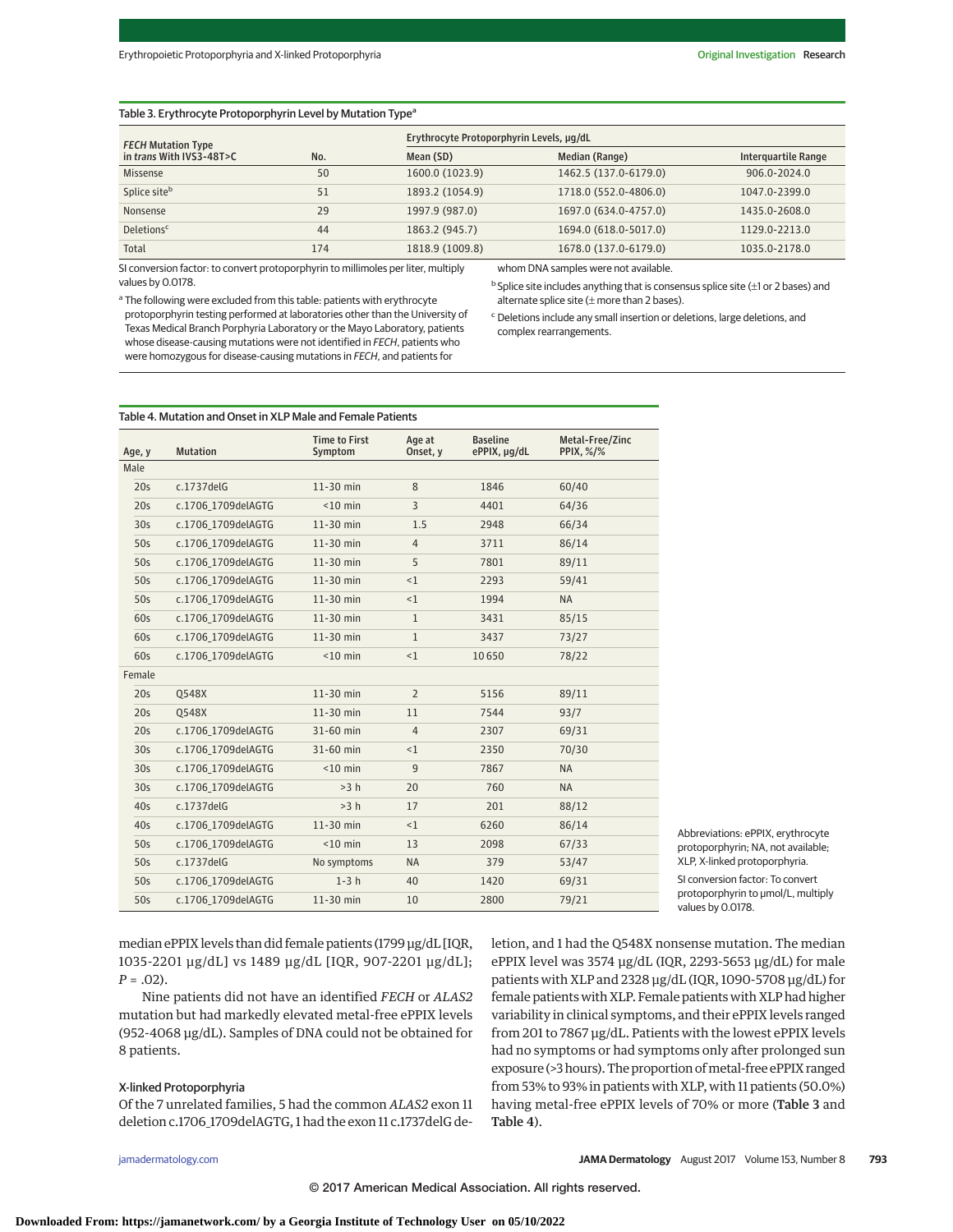Figure. Erythrocyte Protoporphyrin Levels in Patients by Mutation Type and Presence or Absence of Liver Dysfunction



Liver dysfunction is based on patient-reported history of abnormal liver enzymes or abnormal serum aminotransferase levels at enrollment. XLP indicates X-linked protoporphyria. The middle line indicates the median; the triangle indicates the mean; the top box line indicates quartile 3; the bottom box line indicates quartile 1; whiskers represent the inner fence or range when outliers are not indicated; and circles indicate outliers.

# Disease Severity

Patients with EPP with more severe phototoxicity (symptoms within 10 minutes of exposure) had significantly higher median ePPIX levels compared with those reporting symptoms after 10 minutes of sun exposure (2233 μg/dL [IQR, 1522- 3056 μg/dL] vs 1524 μg/dL [IQR, 1003-2002 μg/dL]; *P* < .001). Patients with EPP with onset of symptoms within the first year of life had significantly higher median ePPIX levels than did those who developed symptoms after 1 year of age (1744 μg/dL [IQR, 1132-2778 μg/dL] vs 1567 μg/dL [IQR, 950-2018 μg/dL]; *P* = .02). Liver involvement (reported as medical history or determined by abnormal serum aminotransferase levels at baseline visit) was seen in 66 of 200 patients with EPP (33.0%) and 4 male patients with XLP (40.0%). In patients with EPP, those with liver dysfunction had significantly higher median ePPIX levels compared with those with normal liver function (2016 μg/dL [IQR, 1277-2747 μg/dL] vs 1510 μg/dL [IQR, 971-1953 μg/ dL];  $P = .003$ ).

# Discussion

To our knowledge, this study provides the first detailed clinical findings, ePPIX levels, and *FECH* and *ALAS2* mutation analysis of patients with EPP and XLP in the North American population. This is the largest reported cohort of clinically, biochemically, and genetically characterized cases of EPP and XLP, which provides novel insights into important clinical features of these disorders, such as the variability in the age at onset of symptoms, and the association of severity of disease with ePPIX levels. It highlights the clinical variability of this disorder, with 22.5% of patients with EPP experiencing phototoxic reactions to sun or light within a few minutes, while 3.4% could tolerate more than 3 hours of sun exposure (Table 2). Variability is likely associated not only with levels of ePPIX but also with innate differences in skin complexion.

Consistent with previous reports, the median age of presentation was 4.0 years in our EPP cohort and 3.4 years for male patients with XLP.<sup>5,19</sup> Although patients are symptomatic in early childhood, there was a lag in diagnosis, with many patients remaining undiagnosed or misdiagnosed for several years or even decades. This study highlights the need for increased awareness of this disorder among pediatric health care professionals.

The incidence of gallstones was higher in our cohort than previously reported.5,19 It is postulated that an increased concentration of PPIX in bile predisposes to crystallization and formation of pigmented gallstones.<sup>22</sup> Gallstones can present at an earlier age in these patients; in our cohort, the mean ages at presentation ranged from 24 to 43 years. The higher number of patients with biliary stones in this series may be associated in part with more frequent imaging for stones and protoporphyric liver disease than in the past, but data that could be used to assess this possible effect of ascertainment are not available. Our data suggest that patients with XLP also have an increased risk of gallstones, which is likely associated with their higher ePPIX levels.

Anemia was reported by 95 of 204 patients with EPP (46.6%) and 12 patients with XLP (54.5%), which are higher rates than reported previously.<sup>5,19</sup> Of those with anemia, 73 of 95 patients with EPP (76.8%) and 10 of 12 patients with XLP (83.3%) were prescribed iron supplementation. Seven of 8 female patients with XLP who were receiving iron supplementation reported an improvement in photosensitivity symptoms. Although this was a small subset of patients, this finding supports the use of iron supplementation for these patients. Serum aminotransferase levels were abnormal at baseline or as reported by medical history in a subset of patients, consistent with previous reports. Male patients with XLP have significantly higher ePPIX levels than do patients with EPP, on average, and have an increased risk for liver dysfunction (Figure). The level of use of vitamin D supplementation and hepatitis B vaccination was low in our cohort, suggesting that greater attention to such guidelines for management is needed.

Patients with XLP accounted for about 10% of patients with the protoporphyria phenotype in our cohort, which is significantly higher than that reported in Europe.<sup>11</sup> Metal-free ePPIX levels varied significantly among patients with XLP, ranging from 53% to 93% of the total, overlapping the range for patients with EPP. Therefore, genetic testing for*FECH*and *ALAS2* mutations is essential for confirmation of the diagnosis of EPP and XLP. In contrast to male patients with XLP who reported early-onset symptoms, the median age of symptom onset for female patients with XLP was 11 years, with an age range from 2 to 40 years. Among the female patients with XLP, clinical features ranged from symptoms developing within 10 minutes of sun exposure to symptoms developing after prolonged sun exposure or no symptoms. Female patients with XLP with lower ePPIX levels had greater sun tolerance. This clinical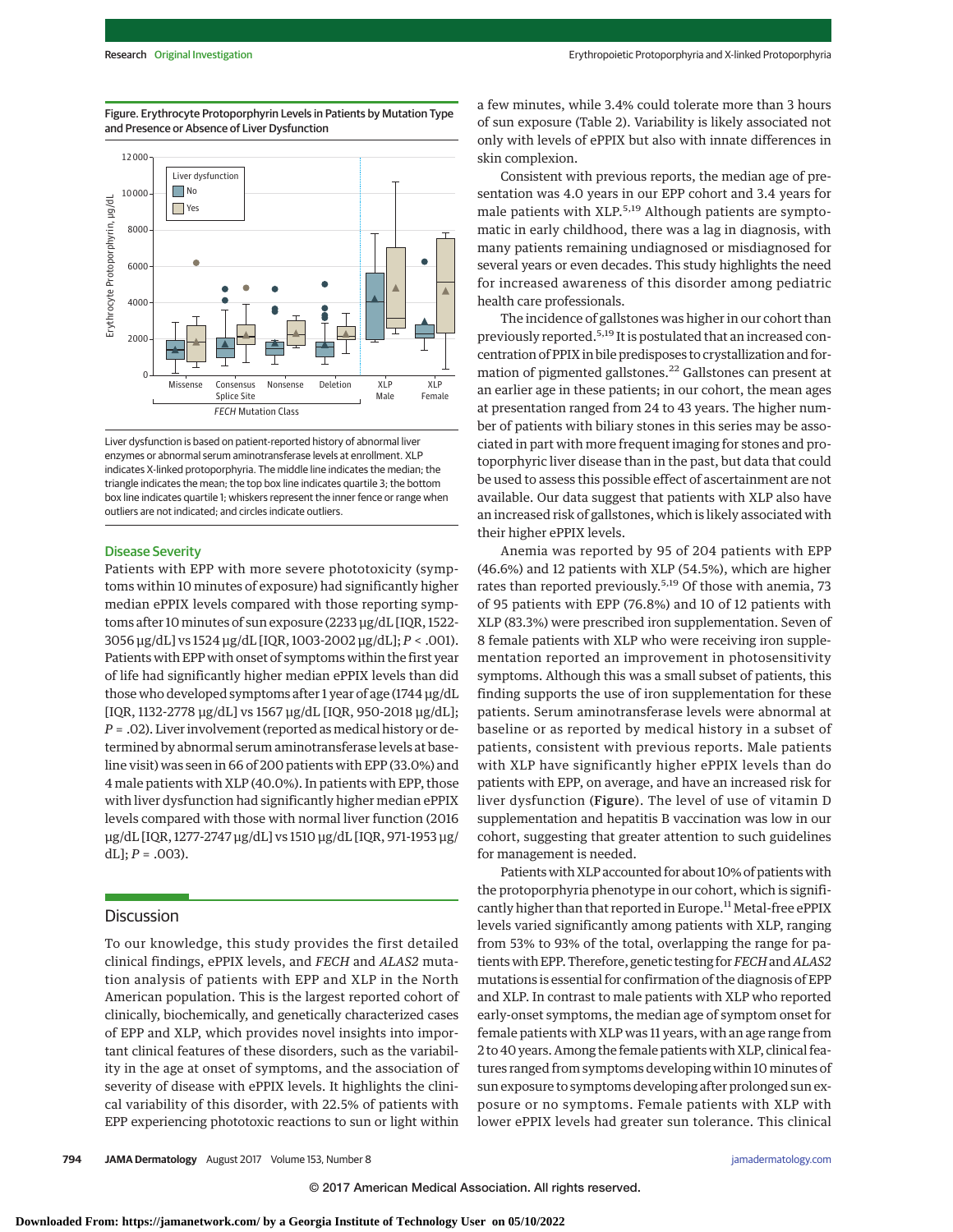variability presumably is associated with random X-chromosomal inactivation in female patients with XLP, as previously reported.23

Patients with missense mutations in the *FECH* gene had lower ePPIX levels than did patients with more severe mutations, including nonsense, consensus splice site, and deletions, which usually obliterate the activity of the encoded enzyme subunit. These findings reinforce the benefit of genotyping patients in addition to performing biochemical testing and suggest that patients with missense mutations may have a somewhat milder disease course.

The primary method of symptom prevention was protection, mainly by use of sun-protective clothing or remaining indoors and avoiding exposure to the sun or light. Sunscreens and beta carotene were reported as minimally or not effective. Other therapies have been reviewed and were found to be ineffective.<sup>24</sup> Recently, high-dose cimetidine was reported to benefit children with EPP,<sup>25</sup> but there is no clear clinical or mechanistic evidence supporting this therapy.26 Overall, patients lack effective options for preventing phototoxic symptoms or for pain relief, with almost all patients reporting phototoxic episodes despite various sun-protective measures. In addition, patients experiencing phototoxic episodes required several days to recover, often necessitating time lost from work, school, and productivity. Recent clinical trials of afamelanotide, an α-melanocyte–stimulating hormone analogue, reported increased photoprotection and a significant increase in pain-free sun exposure compared with placebo, as well as improved quality of life for patients with EPP.<sup>27</sup> These findings were confirmed in a long-term extension study that showed clinical effectiveness and safety over an 8-year follow-up period.<sup>28</sup> Afamelanotide was approved for use in the European Union by the European Medicines Agency in

## ARTICLE INFORMATION

**Accepted for Publication:** April 6, 2017. **Published Online:** June 14, 2017. doi[:10.1001/jamadermatol.2017.1557](http://jama.jamanetwork.com/article.aspx?doi=10.1001/jamadermatol.2017.1557&utm_campaign=articlePDF%26utm_medium=articlePDFlink%26utm_source=articlePDF%26utm_content=jamadermatol.2017.1557)

**Author Affiliations:** Department of Genetics and Genomic Sciences, Mount Sinai School of Medicine, New York, New York (Balwani, Naik, Desnick); Department of Preventive Medicine and Community Health, University of Texas Medical Branch, Galveston (Anderson); Department of Medicine, University of California, San Francisco (Bissell, Wang); Department of Medicine, University of Alabama, Birmingham (Bloomer, Singal); Department of Medicine, Wake Forest Baptist Medical Center, Winston-Salem, North Carolina (Bonkovsky); Department of Internal Medicine, University of Utah, Salt Lake City (Phillips); Department of Population Health Science and Policy, Icahn School of Medicine at Mount Sinai, New York, New York (Overbey); Department of Liver Diseases and Recanti/Miller Transplantation Institute, Icahn School of Medicine at Mount Sinai, New York, New York (Liu).

**Author Contributions:** Drs Balwani and Desnick had full access to all the data in the study and take responsibility for the integrity of the data and the accuracy of the data analysis. Study concept and design: Balwani, Anderson,

Bloomer, Bonkovsky, Phillips, Singal, Liu, Desnick. Acquisition, analysis, or interpretation of data: Balwani, Naik, Anderson, Bissell, Bloomer, Bonkovsky, Phillips, Overbey, Wang, Liu, Desnick. Drafting of the manuscript: Balwani, Naik, Bissell, Liu, Desnick.

Critical revision of the manuscript for important intellectual content: Balwani, Naik, Anderson, Bissell, Bloomer, Bonkovsky, Phillips, Overbey, Wang, Singal, Desnick.

Statistical analysis: Naik, Overbey. Obtained funding: Balwani, Bloomer, Bonkovsky, Singal, Desnick.

Administrative, technical, or material support: Anderson, Bonkovsky, Phillips, Liu, Desnick. Study supervision: Balwani, Anderson, Phillips, Liu, Desnick.

**Conflict of Interest Disclosures:** Dr Balwani reported serving as a consultant for Genzyme, Shire, Alexion, Alnylam, Mitsubishi Tanabe Pharma, and Recordati and receiving grant (clinical trial) support from Alnylam. Dr Anderson reported serving as a consultant for Recordati, Alnylam, and Mitsubishi Tanabe Pharma; receiving grant support from the National Institute of Diabetes and Digestive and Kidney Diseases (NIDDK), the US Food and Drug Association, Alnylam, and Clinuvel; and receiving royalties from UptoDate. Dr Bissell reported receiving honoraria from Recordati and

December 2014 and is currently being evaluated by the US Food and Drug Administration. There are no therapeutics currently available or in clinical trials designed to increase *FECH* expression, decrease *ALAS2* expression, and/or decrease ePPIX production or accumulation. This goal has been accomplished by hematopoietic stem cell transplant in a few patients, usually following liver transplantation for liver failure<sup>16,29-31</sup>; however, this approach has significant morbidity, mortality, and risk of recurrence.<sup>32</sup> Future therapeutic approaches should include other strategies to increase *FECH* activity and reduce *ALAS2* overexpression.

# Limitations

Limitations of this study include incomplete data sets, as results of all laboratory studies and responses to all questions were not available for all patients. In addition, DNA was unavailable for a small number of patients.

# **Conclusions**

Our study documents that increased ePPIX levels are a significant determinant of disease severity in a large cohort of patients with protoporphyria. Elevated ePPIX levels correlated with earlier age at onset, decreased sun tolerance, and increased risk of liver dysfunction among patients with EPP or XLP (Figure). Patients with higher ePPIX levels (>2000 μg/ dL) should be monitored more closely for evidence of liver disease. Long-term follow-up studies are needed to establish baseline levels of ePPIX to evaluate how they are associated with the development of hepatopathy. This information will be useful to counsel family members about disease severity and risk of liver disease.

> Mitsubishi Tanabe Pharma and receiving grant support from the NIDDK. Dr Bloomer reported serving as a consultant for Recordati and Mitsubishi Tanabe Pharma, the American Porphyria Foundation, and Alnylam and receiving grant support from the NIDDK. Dr Bonkovsky reported serving as a consultant for Alnylam, Recordati Rare Diseases, Blue, Mitsubishi Tanabe North America, Moderna, Stoke, and Clinuvel and receiving grant support from Gilead Sciences. Dr Phillips reported serving as a consultant for Alnylam, Recordati, Mitsubishi Tanabe Pharma, and Agios; receiving grant support from the National Institutes of Health; and filing patents for screening for antimicrobials, a method for chain blocking in oligo synthesis. Dr Singal reported serving as a consultant for Intercept, Gilead, and the Chronic Liver Disease Foundation; receiving grants from the American College of Gastroenterology, the National Institute on Alcohol Abuse and Alcoholism, the NIDDK, Intercept, and Synageva; and receiving royalties from UptoDate. Dr Desnick reported serving as a consultant for Alnylam, Amicus Therapeutics, Sanofi/Genzyme, Alexion Pharma, Kiniksa Pharma, Recordati Rare Diseases, Mitsubishi Tanabe Pharma, and Sangamo Therapeutics; owning stock in Amicus Therapeutics, Sangamo Therapeutics, and Kiniksa Pharma; receiving grants from Sangamo